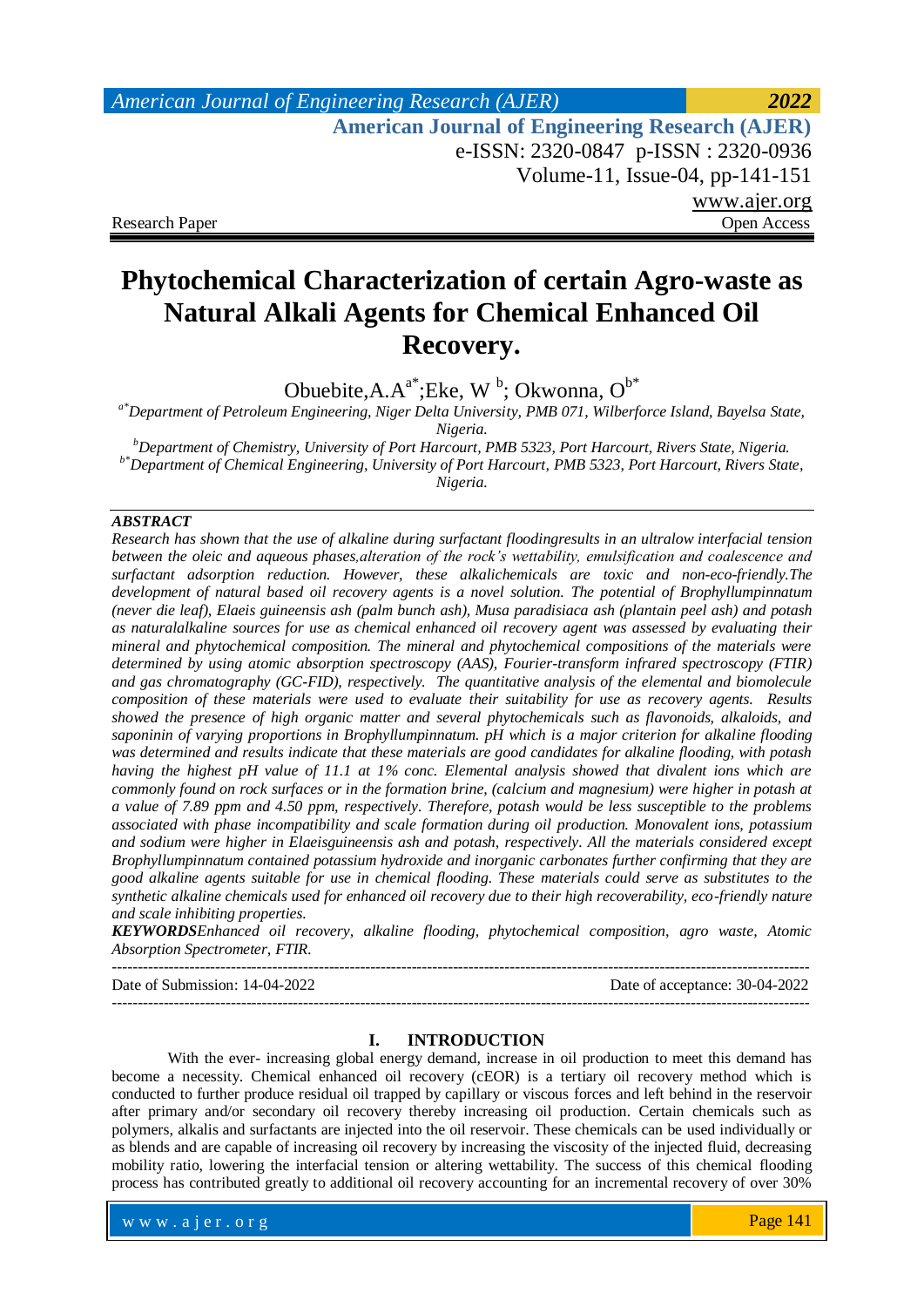depending on the crude oil and reservoir type. Shutang et al., (2010) reported that cEOR techniques recovered about 24% original oil in place (OOIP) (after water flooding during a pilot test in China. However, one of the demerits of the cEOR method is the high cost of the surfactants chemicals which makes the recovery process profitable only when there is an increase in oil price. More so, the use of toxic chemicals which constitute environmental and health hazards has given rise to recent laboratory studies on the use of environmentally friendly green chemicals obtained from agricultural waste. Research has shown that some of these materials contain chemical compounds that can act as chemical oil recovery agents (such as alkaline, surfactants, polymers) when modified or refined. There is, however, the need to identify or characterize these materials to ascertain their composition before the modification process; since these materials which are often regarded as agricultural waste are renewable, readily available and cost effective, determining their oil recovery abilities will make their application preferable.

#### **II. BACKGROUND INFORMATION**

An alkali (organic or inorganic) is a strong water-soluble base that forms hydroxide ions when dissolved in alcohol or water. It is formed from the chemical dissolution of alkali metals. When dissolved in water, an alkaline solution has a high pH usually greater than 7. (1)

 $NaOH \rightarrow Na^+ + OH^-$ 

Alkaline flooding also known as caustic flooding involves the addition of an alkali such as sodium hydroxide to the injected brine, this increases the pH due to the dissociation of alkali (releasing the OH-ions) which alters the wettability of the formation leading to oil displacement. The main benefits of alkaline flooding include lowering interfacial tension and reducing adsorption of anionic surfactants thus decreasing costs and improving surfactant efficiency. A basic requirement for alkaline flooding is that the crude oil in use must contain high acidic components, which will react favourably with the alkali. The minimum value of acid number required during chemical flooding is 0.3 mgKOH/g. Alkaline flooding is best performed on light-medium crude with API values ranging from 13° to 35° and in clastic reservoirs as opposed to carbonate reservoirs mainly due to the adsorption of the carbonate minerals on alkalis. It is most effective in low salinity brines and has no temperature constraint. Different types of alkalis have been used in alkaline flooding with the aim of reducing residual oil saturation. They include strong alkalis such as sodium hydroxide, potassium hydroxide and sodium orthosilicate. However, due to their high pH value (12 to14) and increasing reaction with reservoir rock type resulting in scaling problem, precipitation, chemical consumption etc., less reactive alkali such as sodium carbonate (pH=10.9 to 11.3), sodium silicate (pH =10.5 to 11.5) and sodium bicarbonate (pH = 9) have become a preferred option. The formation of either carbonate or silicates scales due to the interaction of alkali with the rock minerals has remained a problem as noted by Arensdorf et al., (2011). Furthermore, Stoll et al., (2011) in their experimental and field analysis listed scaling as one of the operational issues associated with chemical flooding. Scaling gives rise to reduced permeability resulting from plugging of the formation and/or injection wells. Abubakar et al., (2013) affirmed the fact that the pH of a system is a major determining factor in the formation of scales noting that as alkali chemicals react with formation water and with the minerals on the rock surface thus there are in contact with divalent ions, it increases the concentration of the divalent ions giving rise to scaling. Olsen et al., (1990) proposed the use of sodium tri-polyphosphate (pH=11.2 to 12.3) as a buffer in minimizing scaling issue. He further stated that for its effective use in generating surfactant and reducing IFT, it should be used alongside other weaker alkali.

Flatten et al. (2008) investigated the use of novel alkali sodium metaborate as a sequestering agent in the presence of divalent ions. Recent studies used the combination of sodium hydroxide and ethylene diaminetetra acetic acid (EDTA) which acts as a chelating agent to reduce the effect of divalent ions in the formation brine. Kumar et al. (2010) proposed the use of green scale inhibitors to inhibit scale formation during oil production. In addition, Sheng (2011) suggested the use of moderate pH chemicals such as sodium carbonate during ASP formulations, noting that pH values within the range of 9 to 11 is preferable in reducing emulsion and scaling problems. He summarized conventional alkali chemicals and their corresponding pH commonly used during alkaline flooding. Recent studies have also shown the effectiveness of this in alkaline flooding. Obot et al., (2014) comparing the use of potash and Elaeis guineensis ash in alkaline flooding, reported that Potash gave a higher recovery. A recent study by Obuebite et al., (2019) using alkali from locally sourced agrowaste showed that these materials were effective in enhancing oil recovery and inhibiting scale formation.

Alkali can be obtained from agricultural waste materials such as Theobroma cocoa pod, ash of Elaeis guineensisbunch, Maple wood ash, Sugar beet waste, ash of Musa paradisiacapeels, Potash, Zeamayscob and Khaya ivorensis ash (Uzoho et al., 2015). Table I shows the pH values of conventional alkali and local alkali chemicals at 1 %wt. concentration.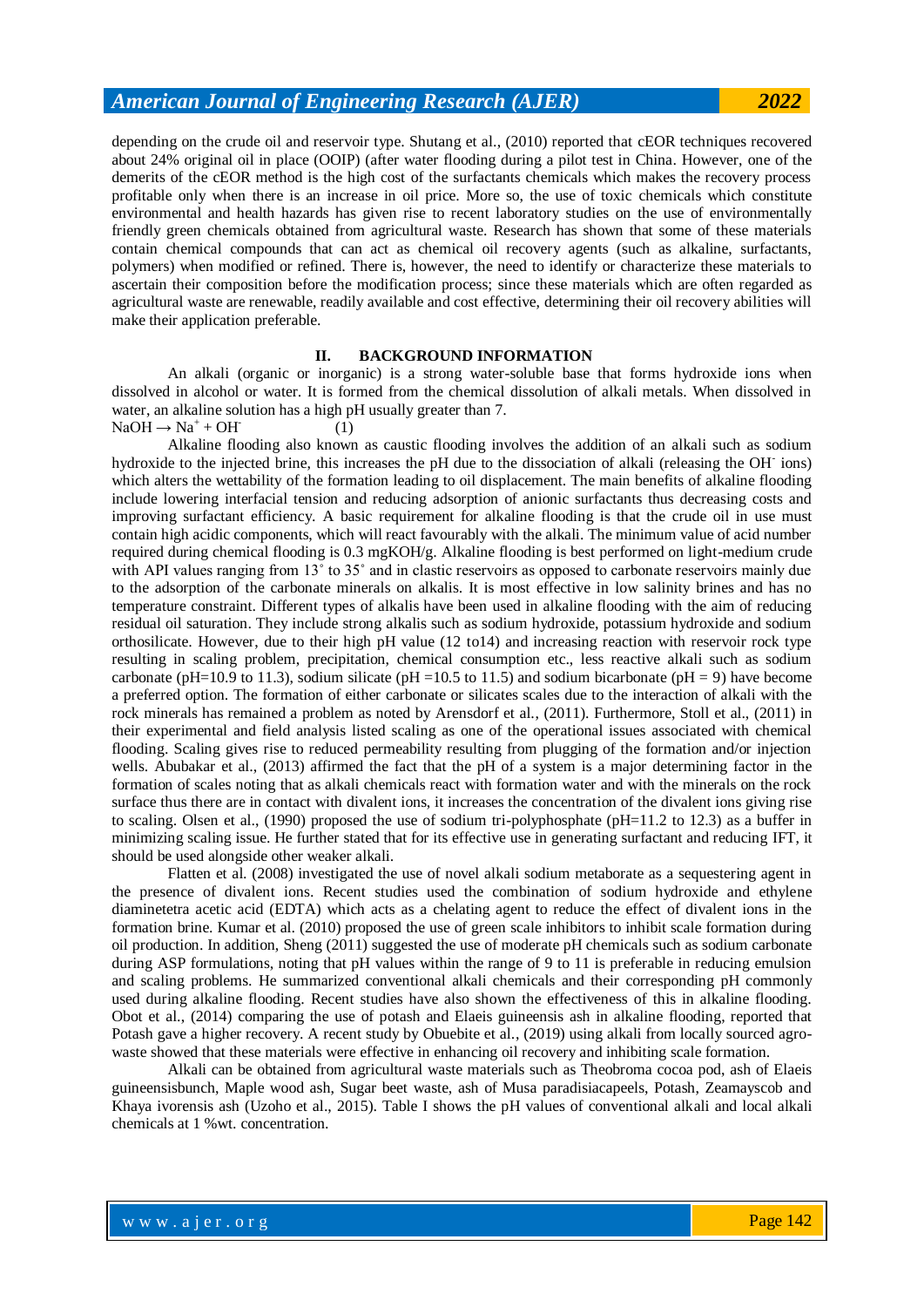|     | Table 1. pri values of selected conventional and natural alkali chemicals |              |      |             |          |                   |        |                     |  |    |
|-----|---------------------------------------------------------------------------|--------------|------|-------------|----------|-------------------|--------|---------------------|--|----|
| S/N | CONVENTIONAL                                                              | ALKALI       |      | pH value    | $\omega$ | LOCAL             | ALKALI | $pH$ value $\omega$ |  | 1% |
|     | <b>AGENTS</b>                                                             |              |      | $1\%$ conc. |          | <b>AGENTS</b>     |        | conc.               |  |    |
|     | Sodium carbonate $(Na_2CO_3)$                                             |              | 11.3 |             |          | Potash            |        | 11.1                |  |    |
| 2   | Sodium metaborate (NaBO <sub>2</sub> )                                    |              | 11.1 |             |          | Palm Bunch Ash    |        | 10.0                |  |    |
| 3   | Sodium hydroxide (NaOH)                                                   |              | 13.1 |             |          | Plantain Peel ash |        | 10.9                |  |    |
| 4   | Sodium orthosilicate $(Na_4SiO_4)$                                        |              | 13.0 |             |          | Saw dust          |        | 9.5                 |  |    |
| 5   | Sodium metasilicate (Na <sub>2</sub> SiO <sub>3</sub> )                   |              | 12.8 |             |          | Wood ash          |        | 9.5                 |  |    |
| 6   | Sodium<br>silicate                                                        | pentahydrate | 12.6 |             |          | Banana leaves     |        | 10.3                |  |    |
|     | $(Na_2SiO_3.5H_2O)$                                                       |              |      |             |          |                   |        |                     |  |    |
|     | Sodium phosphate $(Na_3PO_4)$                                             |              | 12.0 |             |          | Cocoa pod ash     |        | 10.5                |  |    |
| 8   | Sodium tripolyphosphate $(Na_5P_3O_{10})$                                 |              | 9.4  |             |          | Maize cob         |        | 10.8                |  |    |
| 9   | Sodium bicarbonate (NaHCO <sub>3</sub> )                                  |              | 8.7  |             |          | Sugar beet waste  |        | 10.7                |  |    |
| 10  | Ammonium hydroxide (NH <sub>4</sub> OH)                                   |              | 11.6 |             |          | Never die leaves  |        | 9.8                 |  |    |
| 11  | Ammonium carbonate $(NH_4CO_3)$                                           |              | 7.8  |             |          |                   |        |                     |  |    |
| 12  | Sodium silicate ( $Na2SiO3$ )                                             |              | 11.6 |             |          |                   |        |                     |  |    |
|     |                                                                           |              |      |             |          |                   |        |                     |  |    |

**Table 1: pH values of selected conventional and natural alkali chemicals**

Source: {Sheng, 2011; Uzoho, 2019}

# **Recovery Mechanism of Alkali in Chemical Flooding**

Alkaline flooding as a means of enhancing oil recovery has been practiced as far back as the early twentieth century but it became more commonly practiced and widely accepted from the mid-seventies. The mechanism of Alkaline flooding in oil recovery was reported by Sheng (2015) as follows: (i) Emulsification and entrainment (ii) Wettability reversal (iii) Emulsification and entrapment (iv) Emulsification and coalescence. Other recovery mechanism includes mobility control by divalent precipitates and fines.

Alkali plays a unique role in chemical flooding as the injected alkali can generate in-situ surfactants by its reaction with the organic acids in the oil as investigated by Sedaghat et al., (2013) creating a more negatively charged rock surface due to higher hydroxyl ion concentrations which gets adsorbed onto the rock surface thereby reducing adsorption of synthetic surfactants. Understanding the use and the recovery mechanism of these local materials (green fluids) as alkali agents has gained attention of researchers in this field (Obot et al., 2012; Ojukwu et al., 2013; Uzoho et al., 2017; Obuebite et al., 2021). In this study, some local alkali agents were characterized to aid in-depth understanding and possible modification of the inherent chemical components for improved oil recovery and scale-inhibiting process.

# **III. MATERIALS AND METHODS**

### **Materials**

Natural agro-waste such as Elaeis guineensis (oil palm bunch), Musa paradisiaca (unripe plantain peel), Bryophyllum pinnatum leaf extract (never-die leaf) and potash were evaluated.

### **Apparatus**

Porcelain crucible, furnace, desiccator, sample cup, beaker, Gas-chromatograph flame ionization detector (GC-FID), Fourier-transform infrared spectroscopy (FTIR), Atomic Absorption Spectroscopy (AAS), pH meter.

## **Sample Collection and preparation**

The raw materials used as alkali agents during the experimental study were purchased from an open market located in Bayelsa State, Nigeria. They include:

a. Potash which is a salt of Potassium carbonate originates from wood ash. It is a white, water-soluble salt that is commonly used in the production of natural soap. Potash is largely found and mined in the northern part of Nigeria.

b. Elaeis guineensis ash is an agro waste consisting mainly of Calcium, Potassium, Iron and Aluminum. Whenashed, it iscommonly used in the production of soap.

c. Bryophyllum pinnatum leaf extract is a fleshy shrub with health benefit. It is a good base with pHvalue above 9.

d. Musa paradisiaca ash, the peel was obtained from the waste dump at the market, then dried and ashed.

The preparation of these materials was dependent on form. The ashes of Musa paradisiaca and Elaeis guineensis were obtained by sun-drying the samples and then subjecting the dried samples to a temperature of about 550 ˚C in a closed furnace for about 90 min. Potash, due to its hygroscopic nature was properly air dried, then pulverized and packed into a sealed container. Bryophyllum pinnatum leaf extract was washed, sun dried to remove its moisture content, pulverized, packed and sealed in an airtight container to prevent air inflow and/or contamination before use.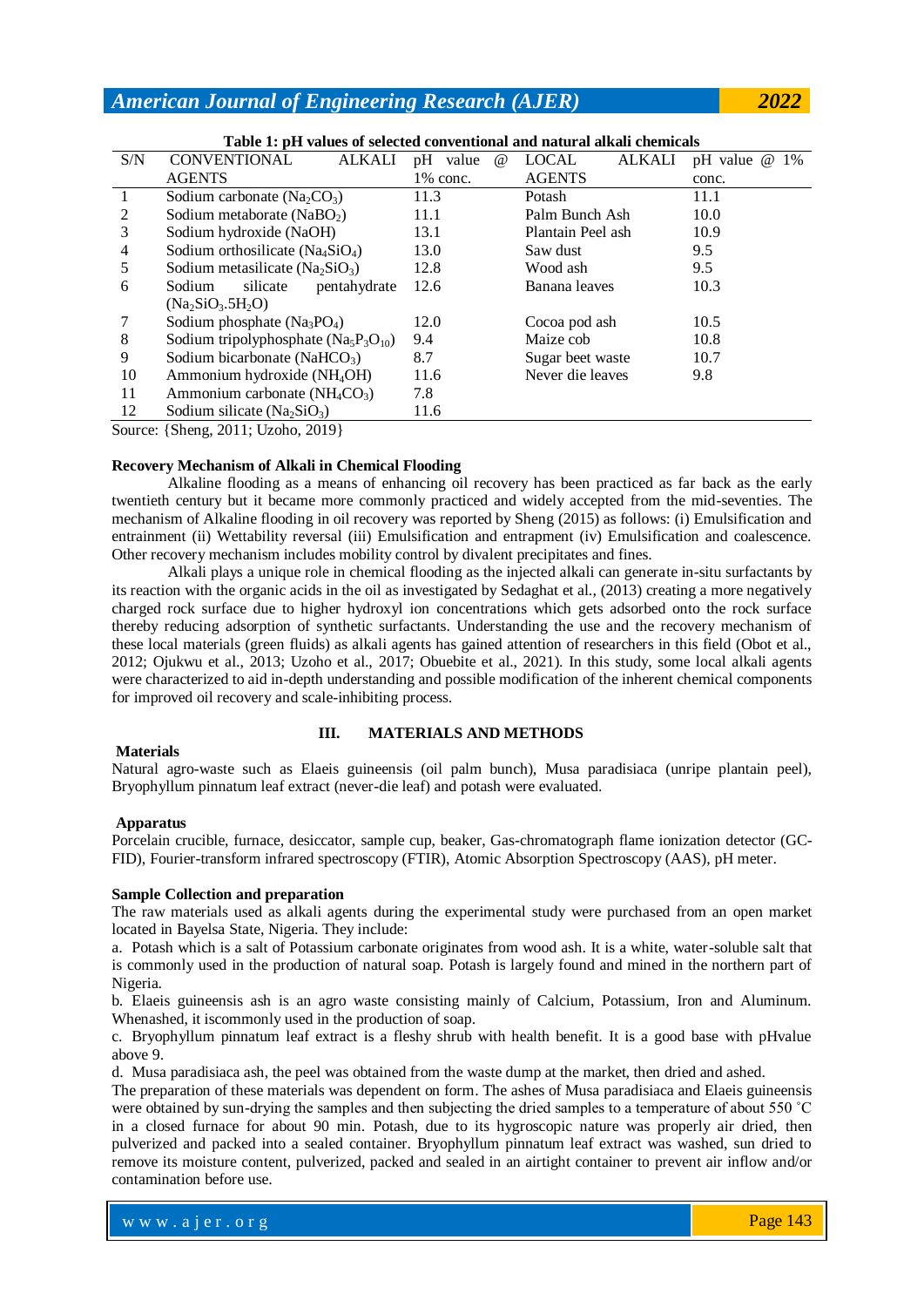## **Methods**

3.3.1. Determination ofpH

A solution of 1g of the selected local agent in 100ml distilled water was prepared and properly stirred for 10min, using a magnetic stirrer. The pH value of the solution was determined using a pH meter and recorded thereafter.

### Gas Chromatography- Flame Ionization Detector (GC-FID) Analysis

A beaker containing 1g of each pulverized sample, 15 ml of potassium hydroxide and 100 ml of ethanol solution was allowed to sit for 24 h. It was thereafter filtered into a test tube and heated in a water bath at 60 ˚C temperature for 1h.

The content in the test tube was transferred into the separatory funnel. The GC with the flame ionization detector used had an injector temperature of 280 ˚C and an injector volume of 2 µL. Helium gas was used as the carrier gas with a flow rate of 40 ml/min.

Initially, the oven was kept at 200 °C and later increased to 330 °C for 5 min while the detector was kept at a temperature of 320 ˚C.

Phytochemicals were determined by the ratio between the area and the mass of the internal standard and the area of the identified phytochemicals. The concentration of the various phytochemicals was expressed in  $\mu$ g/g.

### 3.3.3. Atomic Absorption spectrophotometry (AAS) Analysis

A mixture containing 650 ml conc.  $HNO<sub>3</sub>$ , 20ml conc.  $H<sub>2</sub>SO<sub>4</sub>$  and 80ml perchloric acid was prepared.5g of the sample was digested into 20 ml of the acid-mixture and kept in a digestion flask. The digestion flask was heated until a clear digest was obtained, afterwards, 50 ml of distilled water was then added to dilute the digest.

Using the AAS, the sample was aspirated into the flame and atomized only when the light beam in the AAS is directed through the flame to the detector which then measures the amount of light absorbed by the atomized element in the flame. This was performed according to the method of American Public Health Association (APHA,1998)

The amount of energy absorbed in the flame is proportional to the concentration of the element in the sample.

# 3.3.4. Fourier- transform infrared spectroscopy (FTIR) Analysis

For each of the sample, 10 mg of the powdered sample was mixed with a drop of methylene chloride solvent and then placed on a potassium bromide thin plate. The plate was then placed into the FTIR spectrometer, and a background spectrum was selected.

The sample was placed in the path of the infrared radiation frequency to allow the infrared radiation beam to penetrate through the sample thereby leading to some infrared radiations being absorbed while some pass through the sample. The amount of radiation and the frequency at which the sample absorbed the infrared light was measured. The peak points were identified from the spectrum.

# **Determination of pH**

# **IV. RESULTS AND DISCUSSIONS**

The pH value of the selected materials showed that all had pH values above 7 indicating that they are alkaline in nature (Table 2). The pH of a solution is a more important parameter in alkalineflooding than viscosity, due to its role in altering the wettability of the rock and reducing surfactant adsorption (Obuebite *et al.,* 2019).Using 2-6% maple wood ash as a local alkali source, Rahman *et al.,* (2000) reported that maple wood ash increased the alkalinity (pH) of the solution and its pH value (13.5) at 6% concentration was like that of 0.5% concentration of Sodium hydroxide. Comparing the use of Potash and *Elaeis guineensis* ash in alkaline flooding, Obuebite *et al.,*(2021) reported that potash gave a higher recovery even at reservoir conditions due to its higher pH value.Moreover, the studyobserved that these alkali agents had pH values ranging from 9 to 11 at constant alkalineconcentration (1 %wt.) which corroborates the preferred pH value range for alkaline flooding as reported by Sheng (2011).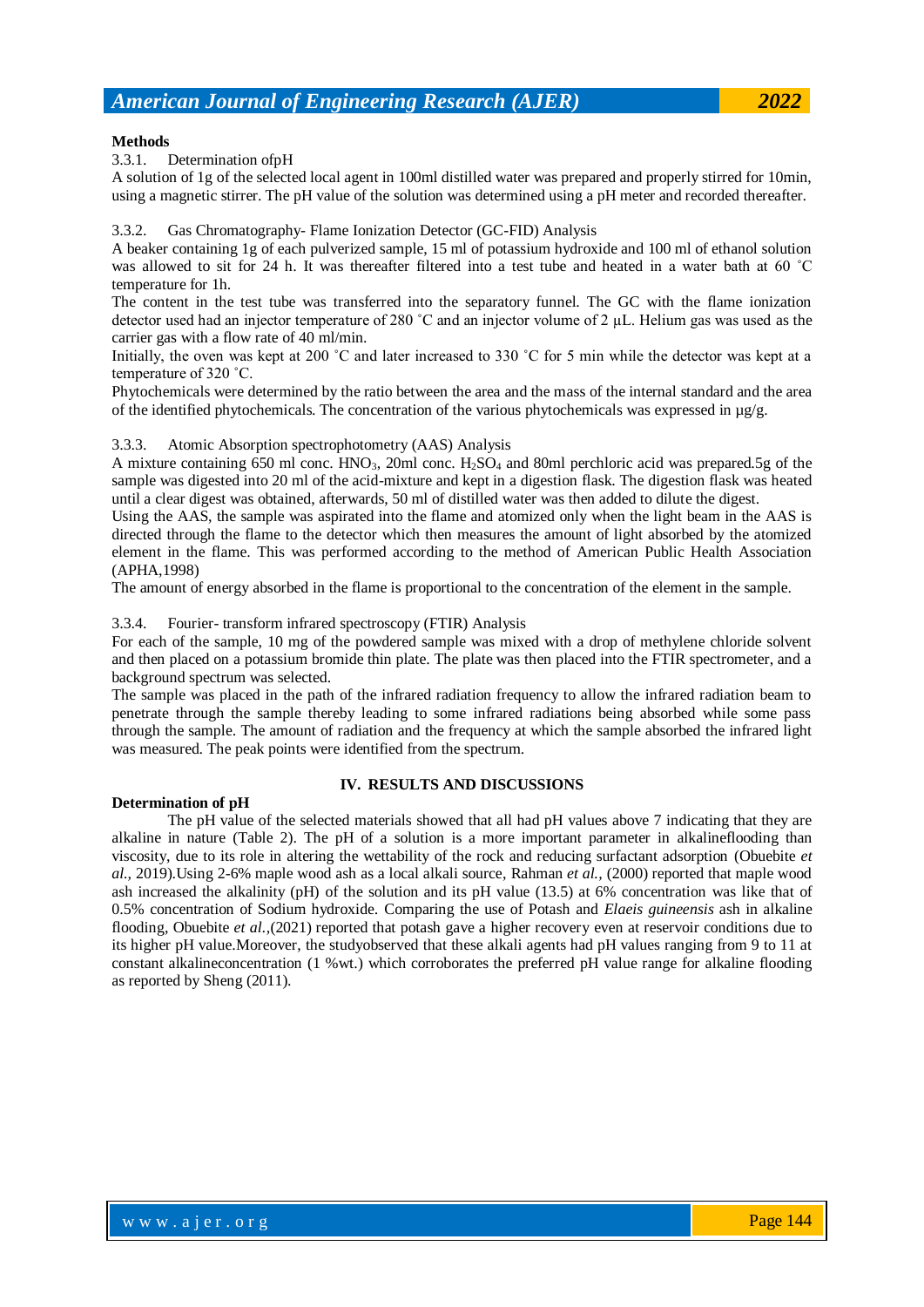| <b>Samples</b>            | pH value |
|---------------------------|----------|
|                           | 9.8      |
| Bryophyllum pinnatum leaf |          |
|                           | 10.0     |
| Elaeis guineensis ash     |          |
|                           | 10.9     |
| Musa paradisiaca ash      |          |
|                           | 11.1     |
| Potash                    |          |

### **Table 2: pH value of the Local Materials**

### **Physicochemical property analysis**

Results from elemental analysis using AAS showed that potash, ashes of *Elaeis guineensis*, ashes of *Musa paradisiaca* and *Bryophyllum pinnatum* leaf extract all contained magnesium and calcium which are the chemical elements of interest (due to their occurrence in formation brine and on rock surfaces). Their presence in the selected materials indicates their ability to chelate these divalent ions. These materials form complexes with divalent ions present in the formation brine, thus there are less cations for the chemicals to interact. As shown in Table 3, potash has a higher content of magnesium, sodium and calcium while ashes of *Elaeis guineensis* has a slightly higher potassium content than potash and the others. The high potassium content of all the selected materials except the *Bryophyllum pinnatum* leaf extractcan be attributed to the process of ashing these materials result in high level of potassium hydroxide. The results also show that potash has a higher content of the divalent ions (magnesium and calcium ions). This implies that potash is more tolerant when in contact with hard water or rock surfaces that contains these divalent ions. These alkalis can best substitute synthetic materials since they contain high metallic oxide and exhibits high pH needed for enhanced oil recovery.

**Table 3: Mineral content of the selected Local materials**

| Minerals (ppm) | Potash | Elaeis guineensis ash | Musa paradisiaca | Bryophyllum pinnatum |  |
|----------------|--------|-----------------------|------------------|----------------------|--|
|                |        |                       | ash              | leaf                 |  |
| Magnesium      | 4.503  | 4.110                 | 4.125            | 4.040                |  |
| Sodium         | 7.624  | 7.484                 | 7.482            | 7.376                |  |
| Potassium      | 7.840  | 7.988                 | 7.807            | 4.898                |  |
| Calcium        | 7.899  | 5.899                 | 6.989            | 5.999                |  |

#### **GC Analysis**

Analysis using GC-FID was done to characterize the alkaline materials to determine the set of phytochemicals. From the results (Table 4), these selected materials contain various phytochemical types such as flavonoids, phenols, alkaloids, saponins etc. It was also observed that certain phytochemicals and organic molecules were absent in some of the selected materials. They presented high levels of alkaloids which favors their alkalinity. *Bryophyllum pinnatum* leaf extract showed the highest alkaloid, flavonoids and saponin content while *Elaeis guineensis* ash contained more water-solublephenolic phytochemicals than the others. The presence of saponin especially in the *Bryophyllum pinnatum* leaf extract suggest the presence of inherent surface-active properties.It was also observed that the low levels and/or absence of phytochemicals in Potash, *Elaeis guineensis* ash and *musaparadisiaca ash* could have been because of the destruction of most of the organic matter and molecules when these materials were ashed. Furthermore, the FID spectrum of the *Brophyllum pinnatum* leaf extract provides further evidence of the presence that the flavonoid phytochemical grade is dominant in this extract as shown in Figure 1. Bachari*et al.,*(2019) also highlighted the effectiveness of these materials in the enhanced oil recovery process.

| <b>Table 4: Phytochemical Composition of the selected materials</b> |                                       |                             |                               |                  |                             |  |
|---------------------------------------------------------------------|---------------------------------------|-----------------------------|-------------------------------|------------------|-----------------------------|--|
| Components                                                          | Ash<br><b>Bunch</b><br>Palm<br>(ug/g) | leaf<br>Never-die<br>(ug/g) | Plantain peel $\frac{u g}{g}$ | Potash<br>(ug/g) | of<br>Type<br>Phytochemical |  |
| Proanthocyanin                                                      | 2.1233                                |                             | 4.5110                        | 1.8091           | Anthocyanin                 |  |
| Naringin                                                            | 9.7126                                | 20.5858                     | -----                         |                  | <b>Flavonoids</b>           |  |
| Oxalate                                                             |                                       | 2.6544                      |                               | 2.2699           | Oxalate                     |  |
| Anthocyanin                                                         | 8.7831                                | 4.8616                      | 2.5712                        | 7.000            | Anthocyanin                 |  |
| Ribalinidine                                                        | 8.4585                                | 13.3318                     |                               |                  | <b>Flavonoids</b>           |  |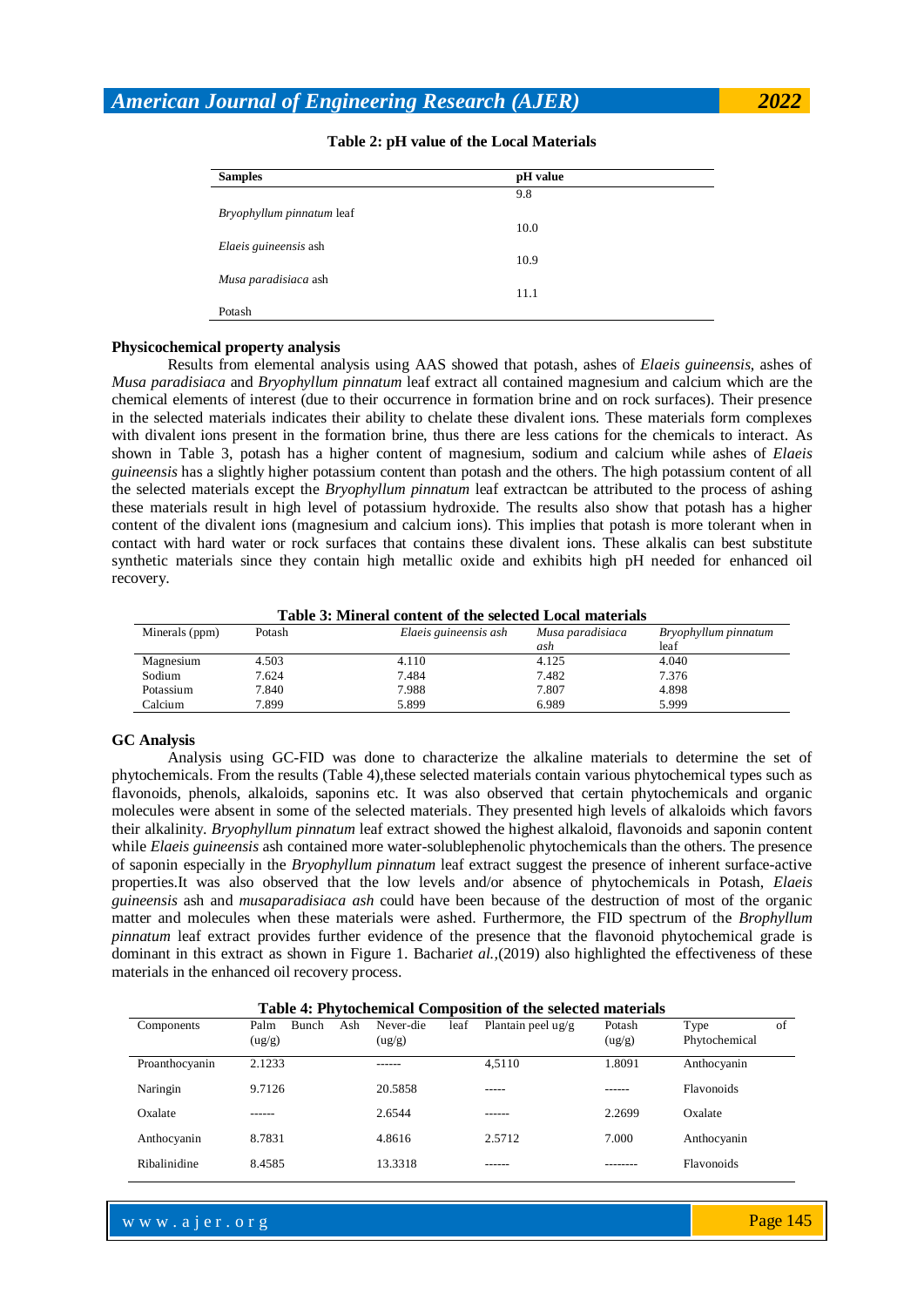|                         |         | <b>American Journal of Engineering Research (AJER)</b> |           |           | 2022                                |
|-------------------------|---------|--------------------------------------------------------|-----------|-----------|-------------------------------------|
|                         |         |                                                        |           |           |                                     |
| Naringenin              | 6.6537  | 27.1224                                                | 7.7193    | 9.4729    | Flavonoids                          |
| Phenol                  | 13.7460 | 6.8259                                                 | 3.9885    | 4.9133    | Phenol                              |
| Flavanones              | 4.2351  | 6.2798                                                 | 4.4873    | 4.3615    | Flavonoids                          |
| <b>Steroids</b>         | 25.5025 | 12.8631                                                | 9.9563    | 16.3217   | <b>Steroids</b>                     |
| Epicatechin             | 17.5467 | 27.2886                                                | --------  | 17.7546   | Flavonoids                          |
| Kaempferol              | 5.1493  | 5.8214                                                 | 3.9835    | 6.8896    | Alkaloid                            |
| Flavone                 | 6.4748  | 8.3941                                                 | 3.9934    | 3.3008    | Flavonoids                          |
| Tannins                 | 15.3281 | 9.5249                                                 |           | 0.0148    | Water<br>soluble                    |
| Catechin                | 9.8105  | 21.3962                                                |           | -------   | Polyphenols<br>Flavonoids           |
| Resveratrol             | 7.4149  | 12.8968                                                |           | 10.8470   | Alkaloids                           |
| Terpenes                | 11.8442 | 6.3247                                                 | --------  | 4.1647    | Terpenoids                          |
| Lunamarin               | ------  | 7.4483                                                 |           |           | Flavonoids                          |
| Cyanogenic<br>glycoside | 1.0625  | 2.786                                                  | -------   | 0.5669    | Glycosides                          |
| Rutin                   | 1.8552  | 2.7114                                                 | --------- | --------- | Flavonoids                          |
| Saponin                 | 3.256   | 4.899                                                  | 1.1326    | 3.997     | Saponin                             |
| Cardiac glycoside       | 6.3209  | 8.3247                                                 | --------- | 3.4505    | Glycosides                          |
| Spartein                | 15.9745 | 18.0481                                                | 5.7536    | 4.5832    | Alkaloid                            |
| Phytate                 | 6.2777  | 1.3838                                                 |           | 2.9797    | Impairs adsorption<br>of Ca, Zn, Fe |





### **FTIR Analysis**

The FTIR spectrum of *Bryophyllum pinnatum* leaf extract (Figure 2) showed a strong broad peak 3275 cm<sup>-1</sup> which is likely due to O-H stretching vibrations of alcohols and phenols with some possibility of intermolecular hydrogen bonding. The peaks at  $2918 \text{cm}^{-1}$  and  $2851 \text{cm}^{-1}$  correspond to C - H stretch of methylene groups. The bands at 1622 cm<sup>-1</sup>,1562cm<sup>-1</sup> and 1544cm<sup>-1</sup> are due to  $\overrightarrow{C} = C$  stretch of aromatics showing strong presence of aromatic groups likely due to flavonoid content of the extract. C - O vibration of alcohols groups give rise to the bands at  $1238 \text{ cm}^{-1}$  and  $1033 \text{ cm}^{-1}$ . Low transmittance of O-H stretch and C-O of alcohol indicate an abundance of hydroxyl groups in the leaf extract.

Figures 3 – 5 present the FTIR spectrum of palm (*Elaeis guineensis*) bunch ash, plantain (*Musa paradisica*) peel ash and potash, respectively. The spectra of the biomass ashes show some similarities. The notable absence of peaks at 2900 -2800 cm<sup>-1</sup> range (which is common in most organic compounds), in the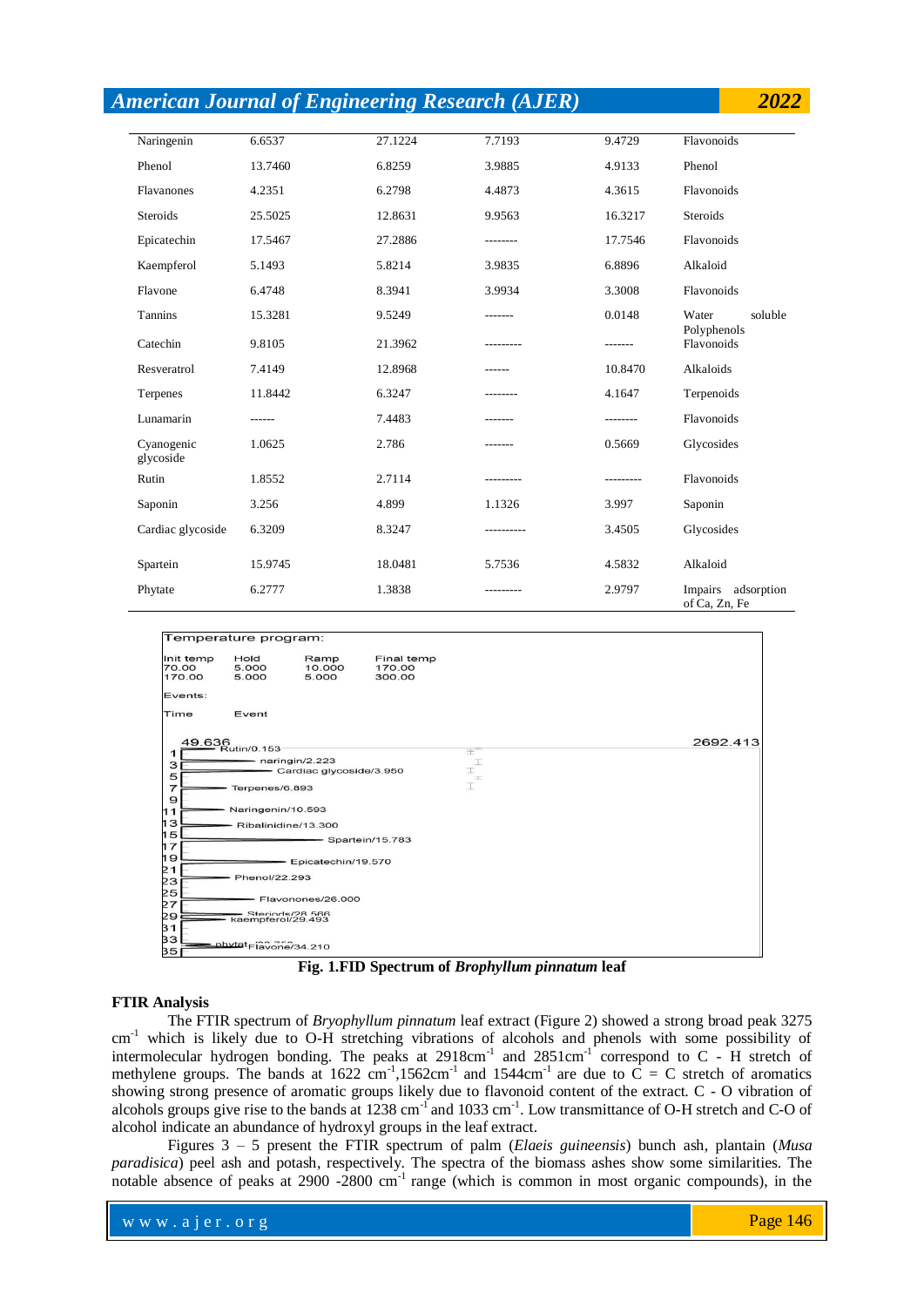spectra of palm bunch ash and potash suggest low/insignificant amount of organic matter in the plant ashes. The band at 3033cm<sup>-1</sup> in the spectrum of plantain peel ash may indicate presence of some organic matter in the biomass ash. The bands between  $3629 \text{ cm}^{-1} - 3887 \text{ cm}^{-1}$  are due to the O-H stretching vibrations of hydroxides. The small peak around  $1640 \text{ cm}^{-1} - 1629 \text{ cm}^{-1}$  indicate the presence of associated/adsorbed water. The vibrations at  $1452 - 1422$  cm<sup>-1</sup> are likely due to C-O of carbonates. Likewise, the intense peak at  $1380 \text{cm}^{-1}$  can be attributed to the asymmetric stretching of  $CO_3^2$ . Bending vibrations of carbonate groups  $(CO_3^2)$  occur at 866 – 851 cm<sup>-1</sup> in the spectrum of potash and plantain peel ash. The peaks in the lower frequency region of the biomass ash spectrum  $1115 \text{ cm}^{-1}$  – 796 $\text{cm}^{-1}$  are likely due to aluminum-silicon structures. Si-O asymmetric stretching vibrations are likely the origin of the peaks at  $1115 \text{ cm}^{-1}$  and  $1041 \text{ cm}^{-1}$  in the spectrum plantain peel ash, 1060 cm<sup>-1</sup> in potash and 1004 cm<sup>-1</sup> in whereas the peaks around 784 cm<sup>-1</sup> – 705 cm<sup>-1</sup> are due to Si-O-Si symmetric bridge stretching vibration. Overall, the FTIR spectra of the biomass ashes indicate high content of hydroxides and carbonates. These hydroxides are essential components of alkaline flooding and hence the viability of these materials for this process.



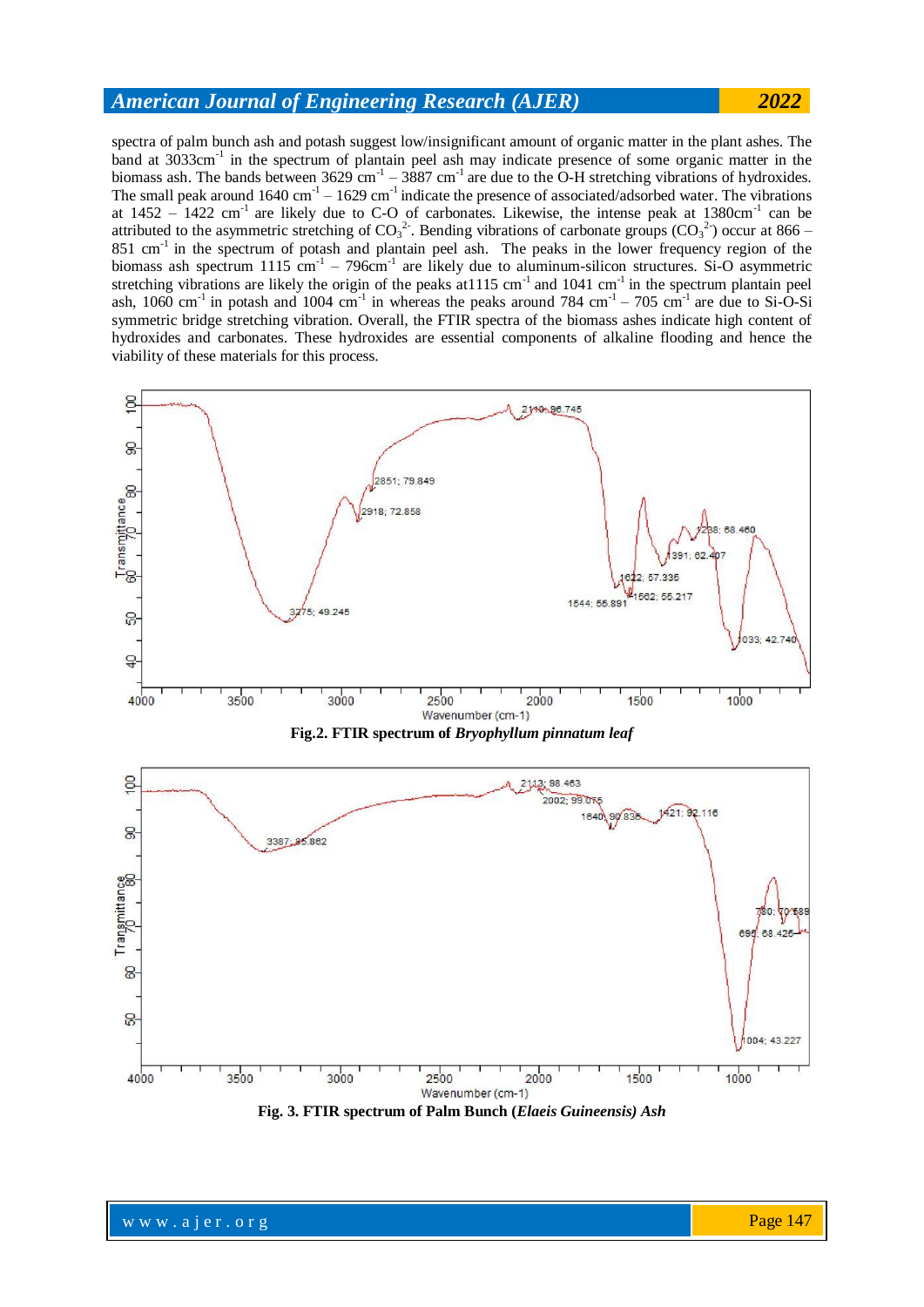

**Fig. 5. FTIR spectrum of Potash**

The various analysis carried out shows that the selected natural products are indeed suitable natural alkaline chemicals with pH values ranging from 9 to 11 which is within the stipulated pH range as suggested by Sheng, 2011 and they are similarto the pH values of conventional alkali chemicals such as sodium carbonate and sodium metaborate. The phytochemical analysis indicate that they contain flavonoids, alkaloids and saponins which are components needed to be present in alkali chemicals to enable them act during chemical flooding. Furthermore, most alkaline chemicals currently used in the oil and gas industry during recovery pose a major problem as they are most often incompatible with the formation brine in the oil reservoir resulting in scale production which plugs the oil production well thereby reducing the reservoir permeability and restricting the flow of oil giving rise to a low displacement efficiency. However, the development and introduction of these natural alkali chemical solutionthat have scale inhibiting properties is a novel response to the need for non-toxic, eco-friendly yet effective alkaline recovery agents as indicated by Obot et al., 2014; Obuebite et al., 2021 who used Potash in their experimental study for alkaline flooding.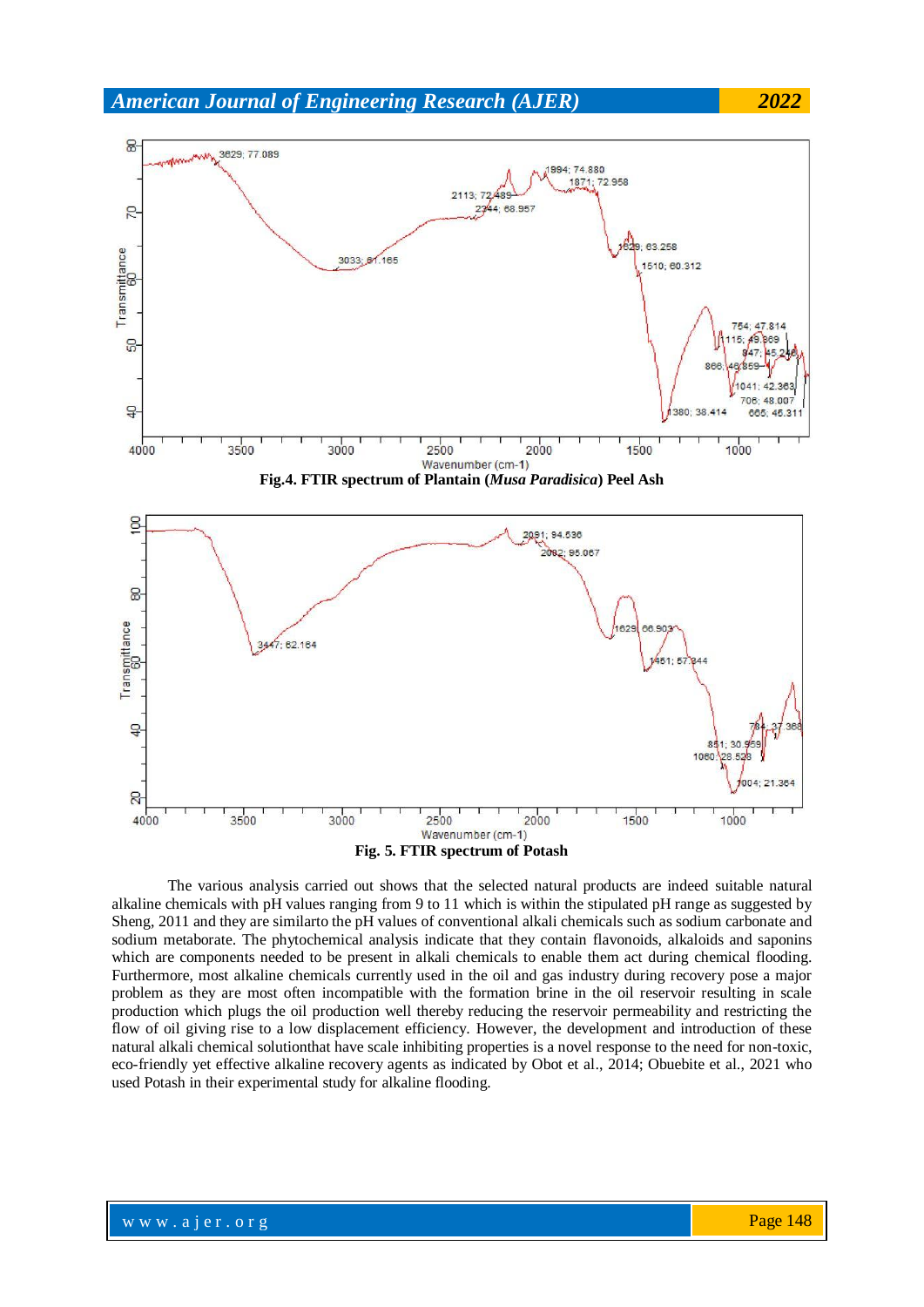### **V. CONCLUSION**

 Assessment of the potentials of the use of *Brophyllum pinnatum* (never die leaf), *Elaeis guineensis* ash (palm bunch ash), *Musa paradisiaca* ash (plantain peel ash) and Potash as natural alkali oil recovery agents indicates their suitability based on their pH values.

 The selected natural alkali agents contain high levels of sodium and potassium oxides as well as divalent (calcium and magnesium) ions.

 $\Diamond$  Phytochemical assay of these materials confirms the presence of alkaloids, flavonoids and saponins especially in *Brophyllum pinnatum* (never die leaf) which shows that it has both alkaline and surface-active properties.

The ashing of the natural alkali agents reduces or destroys the organic molecules present in them and produces potassium hydroxides, inorganic carbonates and minerals.

 These natural alkalis contain chemical components that are responsible for their scale inhibiting properties, and their suitability as oil recovery agents during alkaline flooding.

 These natural alkalisare suitable substitute to synthetic alkaline chemicals which are toxic and susceptible to hard brine.

#### **REFERENCES**

- [1]. Abubakar, A.U. and Ismail Bin, M.S. (2013). Silicate Scales Formation During ASP Flooding: A Review. Res. J. Appl. Sci., Eng. & Tech. 6(9), 1543-1555.
- [2]. American Public Health Association (1998). 3111B, Direct Air- Acetylene Flame Method, Standard Methods for the examination of metals in blood 20<sup>th</sup> Edition, APHA, AWWA, WEF.
- [3]. Arensdorf, J., Kerr, S., Miner, K. and Ellis-toddington, T. (2011). Mitigating silicate scales in production wells in an oilfield in Alberta. Proceeding of the SPE International Symposium on Oilfield Chemistry, The Woodlands, Texas, USA. Pp 1-5.
- [4]. Bachari, Z., Isari, A. A., Mahmoudi, H., Moradi, S., Mahvelati. (2019). Application of Natural Surfactants for Enhanced Oil Recovery – Critical Review, IOP Conf. Series: Earth and Environmental Science 221 (2019) 012039
- [5]. Flaaten, A., Nguyen, Q. P., Zhang, J., Mohammadi, H., and Pope, G. A. (2008, January). ASP chemical flooding without the need for soft water. In SPE Annual Technical Conference and Exhibition. Society of Petroleum Engineers.
- [6]. Kumar,T.S., Vishwanatham, S., & Kundu, S.S. (2010). A laboratory study on pteroyl- L-glutamic acid as a scale prevention inhibitor of calcium carbonate in aqueous solution of synthetic produced water. J.Petrol. Sci. Eng., 71(1-2), 1-7.
- [7]. Nutting, P. G. (1925). Chemical Problems in the Water Driving of Petroleum from Oil Sands. Industrial and Engineering Chemistry, 17(10), 1035-1036.
- [8]. Obot, M., and Onyekonwu M.O. (2014). An Experimental study into enhancing oil recovery by alkaline flooding using local alkaline materials (Master's thesis, Department of Petroleum and Gas, University of Port Harcourt, Nigeria).
- [9]. Obuebite, A.A., Okwonna, O., Onyekonwu, M., Akaranta, O. (2021). Chemical Flooding Using Natural Recovery Agents at Reservoir Conditions. Int. Journal of Engineering and Technical Research, 11(5),6.
- [10]. Obuebite, A.A., Onyekonwu, M., Akaranta, O. (2019). Phase behaviour of local alkaline and surfactants during flooding.Society of Petroleum Engineers Journal. In SPE Nigeria Annual International Conference and Exhibition. Society of Petroleum Engineers.
- [11]. Obuebite, A.A., Onyekonwu, M.O., & Akaranta, O. (2020). Formulation of local materials for chemical enhanced oil recovery at reservoir conditions. (Doctoral dissertation, Department of Petroleum and Gas Engineering, University of Port Harcourt Nigeria).
- [12]. Ojukwu, C., Onyekonwu, M. O., Ogolo, N. A., &Ubani, C. (2013, August). Alkaline surfactant polymer (local) enhanced oil recovery: an experimental approach. In SPE Nigeria Annual International Conference and Exhibition. Society of Petroleum Engineers.
- [13]. Olsen, D. K., Hicks, M. D., Hurd, B. G., Sinnokrot, A. A., and Sweigart, C. N. (1990, January). Design of a novel flooding system for an oil-wet Central Texas carbonate reservoir. In SPE/DOE Enhanced Oil Recovery Symposium. Society of Petroleum Engineers.
- [14]. Rahman, M. S., Arjun, B.C., and Rafiqul, M. I. (2000). The Application of Environmentally friendly surfactants in Petroleum Industry for enhanced oil recovery, Advances in sustainable Petroleum Engineering Science, 2(3), 35.
- [15]. Sedaghat, M.H., Ahadi, A., Kordnejad, M. and Borazjani, Z. (2013). Aspects of Alkaline flooding: Oil Recovery Improvement and Displacement Mechanisms. Middle- East Journal of Scientific Research, 18(2), 258-263.
- [16]. Sheng, J.J. (2015). Investigation of alkaline-crude oil reaction, Petroleum, 1(10), 31-39.
- [17]. Shutang, G and Qiang, G. (2010, April). Recent progress and evaluation of ASP flooding for EOR in Daqing oilfield. Proceeding of the SPE EOR Conference at Oil and Gas West Asia, Muscat, Oman.
- [18]. Stoll, W.M., Al Shureqi, H., Finol, J., Al-Harthy, S.A., Oyemade, S., De-Krujif, A., Van Wunnik, J., Arkesteijn, F., Bouwmeester, R and Faber, M.J. (2011). Alkaline/surfactant/polymer flood: From the laboratory to the field. SPE Reserv. Eval. Eng., 14(6), 704- 712.
- [19]. Uzoho, C. U., Onyekonwu, M., &Akaranta, O. (2015, August). Formulation of Local Alkaline-Surfactant-Polymer (Asp) For Enhanced Oil Recovery in Niger Delta: A Review. In SPE Nigeria Annual International Conference and Exhibition. Society of Petroleum Engineers.
- [20]. Uzoho, C., Onyekonwu, M.O., &Akaranta, O. (2017). Studies on the Use of Local Materials for Alkaline Surfactant Polymer Enhanced Oil Recovery (doctoral dissertation, Department of Petroleum and Gas Engineering, University of Port Harcourt Nigeria).

# **DECLARATIONS**

#### **Availability of data and materials**

All data generated or analyzed during this study are provided.

# **Competing interests**

The authors declare they have no competing interests.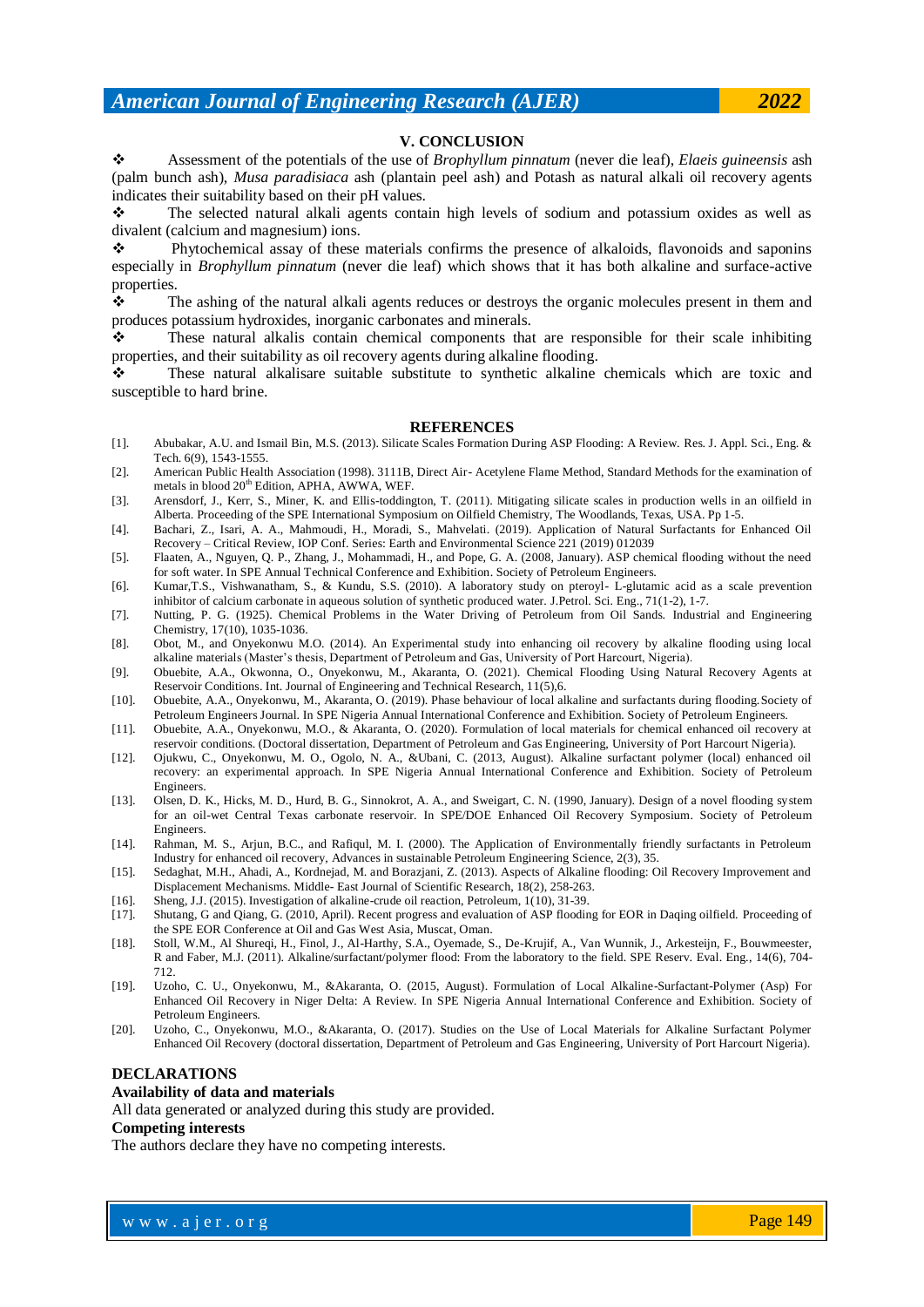### **Funding**

No funding was received for this study

# **Authors contributions**

OAA provided conceptualization, bench work, data curation, draft manuscript preparation, and data analysis. EW provided data analysis and interpretation, OOO provided manuscript preparation, data curation and interpretation. All authors read and approved the final manuscript.

# **ACKNOWLEDGEMENTS**

The authors are grateful to the management and staff of Petroleum Engineering laboratory, Niger Delta University, and the University of Port Harcourt for their technical support.

### **APPENDIX**



**FID spectrum of** *Elaeis guineensis* **ash**